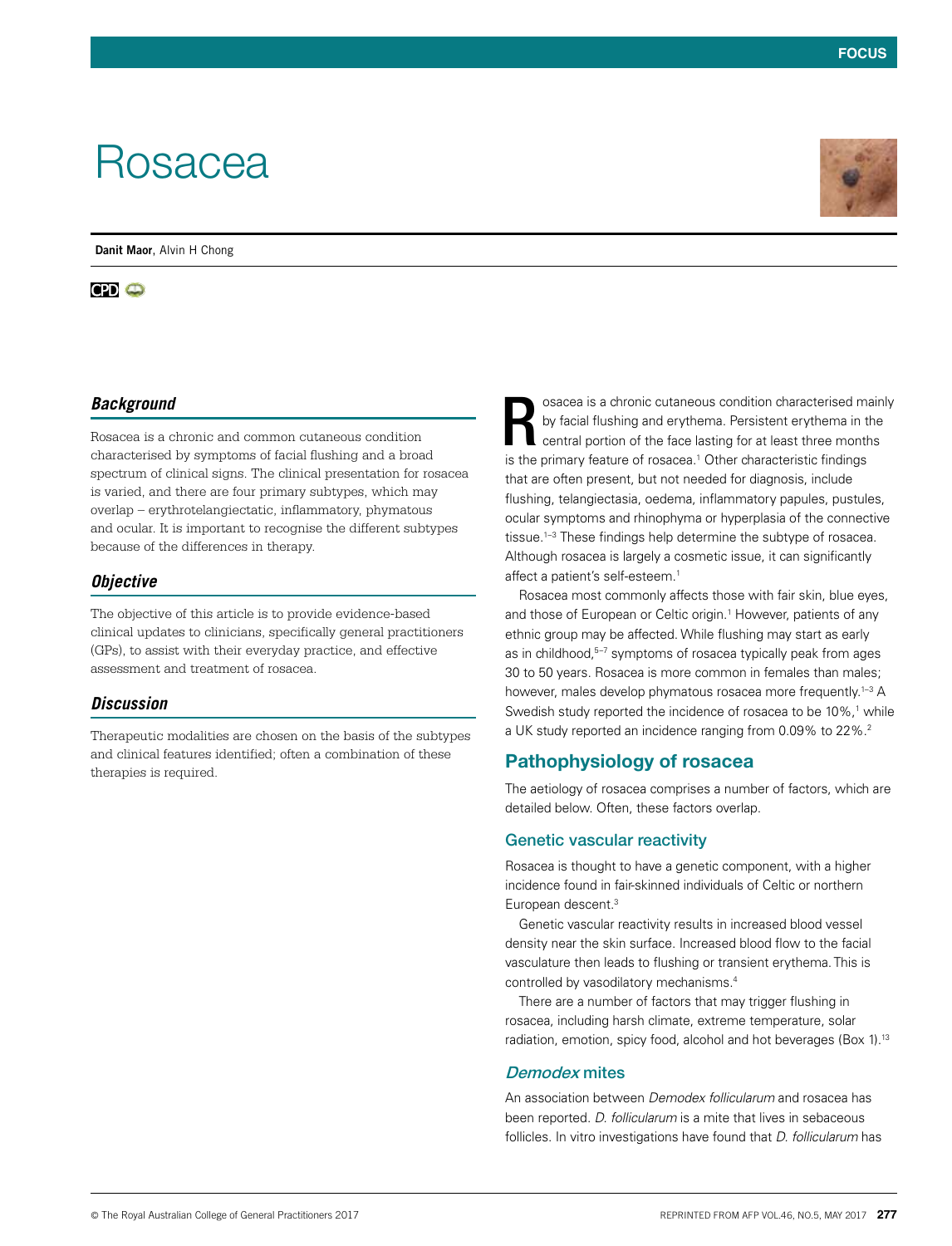antigens that react with sera from patients with rosacea, and are capable of stimulating mononuclear cells to proliferate.<sup>5</sup> Patients with rosacea have more mites in the follicles around the nose and cheek, compared with other patients,<sup>5,6</sup> and these often have a surrounding inflammatory response.7 Studies have shown that treatment of *Demodex* mites with topical ivermectin improves inflammatory rosacea.<sup>5-7</sup>

#### **Cathelicidin**

Patients with rosacea have elevated epidermal serine protease activity, which causes the deposition of cathelicidin-derived peptides in the skin.<sup>8</sup> These are pro-inflammatory peptides. Abnormal skin barriers often show elevation of serine proteases. The level of serine proteases normalises when the skin barrier is restored.

# Clinical manifestations

The clinical presentation for rosacea is varied. There are four primary subtypes – erythrotelangiectatic (ETR; also known as vascular), inflammatory (also known as papulopustular), phymatous and ocular. There are also rarer variants, such as granulomatous rosacea, pyoderma faciale and oedematous rosacea. Determining the subtype enables the clinician to choose the correct therapy.

## Erythrotelangiectatic (vascular) rosacea

ETR is characterised by flushing and vasodilation and, over time, this leads to the development of permanent erythema, then telangiectasia on the affected areas. Usually, the central area of the face is most affected,<sup>9</sup> although, the ears, neck or upper chest can also be affected.<sup>10</sup> Common triggers of flushing are listed in Box 1.

#### Papulopustular rosacea

Papulopustular rosacea (PPR), also known as inflammatory rosacea, is characterised by persistent or episodic development of inflammatory papules and pustules, often on the central face. There may be background ETR. Patients are typically middle-aged women (Figure 1A).2

#### Phymatous rosacea

Phymatous rosacea is characterised by hyperplasia of skin because of chronic inflammation. The most commonly affected area is the nose, leading to rhinophyma. (Figure 1b). This subtype of rosacea occurs mostly in older men. In addition, significant telangiectasia can also often present over the affected regions.

#### Ocular rosacea

Ocular manifestations of rosacea often precede the development of cutaneous signs, but can also occur concurrently. Ocular rosacea primarily affects adults, but occasionally may also affect children. It can affect males and females alike.<sup>1,12</sup> Blepharitis and conjunctivitis are the most common findings.<sup>13</sup> In some cases,

ocular rosacea may also be associated with corneal damage.13 In severe cases, assessment by an ophthalmologist is recommended.

# Differential diagnosis

There are many skin conditions that share similar features to those of rosacea. These conditions may overlap with rosacea.

#### Seborrhoeic dermatitis

Seborrhoeic dermatitis presents with scaling and erythema, often on the eyebrows, nasolabial folds, scalp and pre-sternal areas. ETR can resemble seborrhoeic dermatitis, which, in fact, can co-exist with rosacea (seborosacea).

#### Periorofacial dermatitis

Periorofacial dermatitis usually presents with inflammatory papules around the mouth, eyes and nasal area. This is often caused by the prolonged use of potent topical corticosteroids on facial skin.

#### Box 1. Triggers associated with worsening rosacea symptoms<sup>1</sup>

**Trigger** 

Emotional stress Hot or cold weather Sun exposure Wind Exercise Hot drinks Alcohol consumption Spicy foods Dairy products Hot baths or showers Certain skin care products Certain cosmetics Medications (eg topical steroids, niacin, beta blockers)



Figure 1A. Erythrotelangiectatic rosacea overlapping with papulopustular rosacea



Figure 1B. Phymatous rosacea with the characteristic skin thickening, irregular surface and bulbous nose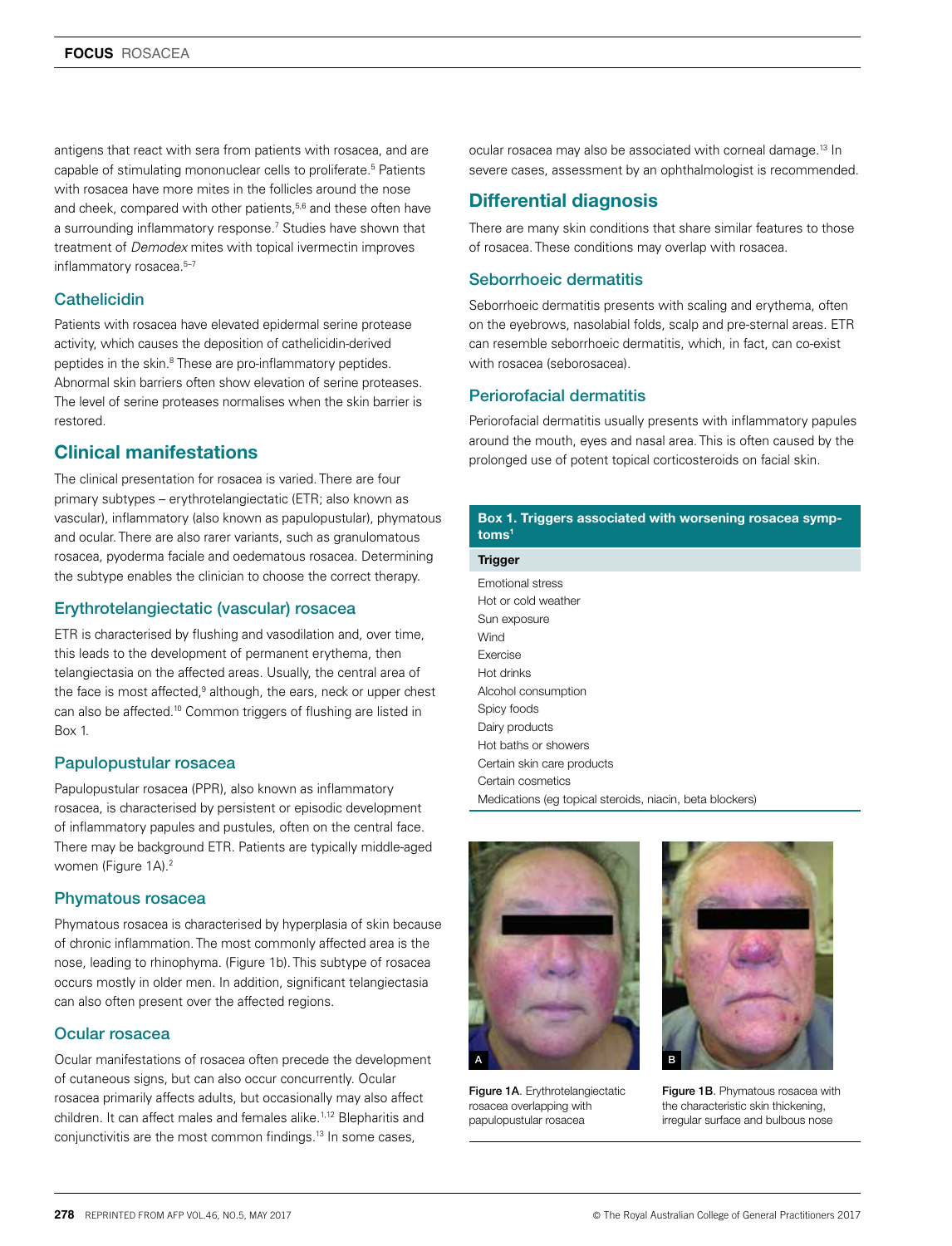#### Acne

Acne vulgaris is typically seen in the younger age group, and is characterised by comedonal lesions, papules, pustules and cysts, often on the face, but some acne may affect the back and chest. Some acne lesions also cause scarring. Patients in their 20s and 30s may experience rosacea and acne simultaneously.

#### Keratosis pilaris

Keratosis pilaris is a facial disease that can be difficult to differentiate from rosacea, and may occur in patients simultaneously. It is characterised by a fixed blush appearance, especially on the lateral cheeks, with fine follicular keratotic plugs. Keratosis pilaris is inherited in an autosomal dominant pattern, and can also affect the posterior surface of the arms and the anterior thighs.

#### Systemic lupus erythematosus

Patients with systemic lupus erythematosus (SLE) experience a malar erythema, which is difficult to differentiate from rosacea. SLE is characterised by photosensitivity, pigment change, follicular plugging and scarring. The presence of systemic disease, such as arthritis, will also favour a diagnosis of SLE.

# **Treatment**

Rosacea is managed mainly with general measures (Box 2) and treatments targeted at the specific presenting symptoms (Table 1). The goals of pharmacotherapy for rosacea are to reduce morbidity and symptoms, and achieve disease control, as rosacea is not curable.

# Systemic treatment

#### Oral antibiotics

Oral antibiotics reduce the inflammatory lesions, such as papules and pustules, as well as the ocular symptoms of rosacea. They are usually prescribed for 6–12 weeks, and this can be variable, depending on the severity of the rosacea.

Doxycycline 50–100 mg once daily is recommended as initial oral therapy.14 Further courses may be required, as inflammatory rosacea is chronic and often recurs. Use of a sub-antimicrobial dose of doxycycline avoids the development of bacterial resistance while enhancing safety and tolerability.<sup>15</sup> Adverse reactions of doxycycline that patients need to be made aware of include photosensitivity, *Candida* vaginitis, pill oesophagitis and diarrhoea.

Alternative antibiotics include minocycline, erythromycin, cotrimoxazole or metronidazole. Anti-inflammatory effects of antibiotics aid in the overall reduction of inflammation associated with rosacea.<sup>14</sup>

#### Isotretinoin

Oral isotretinoin, prescribed by a specialist dermatologist, is used for the management of refractory papulopustular and phymatous rosacea.16 When antibiotics are ineffective or poorly tolerated, isotretinoin may be very effective. When used in the treatment

of rosacea, the dosage is usually small (10–20 mg/day) and for a duration of four to six months. Although the mechanism by which isotretinoin is effective is unclear, inflammatory lesions and refractory nodules typically respond well to isotretinoin.<sup>13</sup> Isotretinoin is also useful for preventing the progression of rhinophyma, and the best results are achieved if treatment is commenced before significant fibrosis has developed.<sup>13</sup>

#### Topical treatment

#### Metronidazole and azelaic acid

Topical agents are first-line therapy in the treatment of mild-to-moderate rosacea. For mild rosacea, it is recommended to use metronidazole cream or gel intermittently or long term. For more severe cases, antibiotics should be added to this regimen.

Double-blind, placebo-controlled trials of topical metronidazole have demonstrated beneficial effects.<sup>17</sup> Metronidazole reduces oxidative stress. In Australia, metronidazole 0.75% gel and cream are available. Adverse effects, including pruritus, irritation and dryness, are mild.18

Azelaic acid is also helpful. Randomised controlled trials have also shown effectiveness in the use of 20% azelaic acid lotion and 15% gel in reducing inflammatory lesions.15

#### Ivermectin

Ivermectin cream is used to control *Demodex* mites. Ivermectin 1% cream has been shown in randomised controlled trials to be effective.<sup>15,19</sup>

#### **Brimonidine**

Brimonidine (eg Mirvaso) is shown to be effective in the treatment of ETR. In Australia, it is used in gel form (0.5%) and acts as an alpha adrenoceptor agonist to reduce erythema temporarily. Adverse effects include irritation, burning, dry skin, pruritus and erythema.<sup>17</sup>

| Box 2. General measures for rosacea <sup>3,9,22</sup>                                                  |  |  |  |  |  |
|--------------------------------------------------------------------------------------------------------|--|--|--|--|--|
| <b>General measures</b>                                                                                |  |  |  |  |  |
| Inform patient of chronic, intermittent and inflammatory nature of rosacea                             |  |  |  |  |  |
| Identify factors that trigger patient's signs and symptoms                                             |  |  |  |  |  |
| Encourage patient to keep a journal documenting exposures, diet and<br>activities that cause flare-ups |  |  |  |  |  |
| Daily use of broad-spectrum sunscreen, avoidance of midday sun,<br>shade, protective clothing          |  |  |  |  |  |
| Soap-free and abrasive-free cleansers                                                                  |  |  |  |  |  |
| Moisturisers should be used if the skin is dry                                                         |  |  |  |  |  |
| Avoid use of abrasive materials and pat dry for better absorption of<br>moisturisers                   |  |  |  |  |  |
| Cosmetics with green or yellow tint applied to the central face may<br>conceal redness                 |  |  |  |  |  |
| Topical corticosteroids are relatively contraindicated on the face                                     |  |  |  |  |  |
|                                                                                                        |  |  |  |  |  |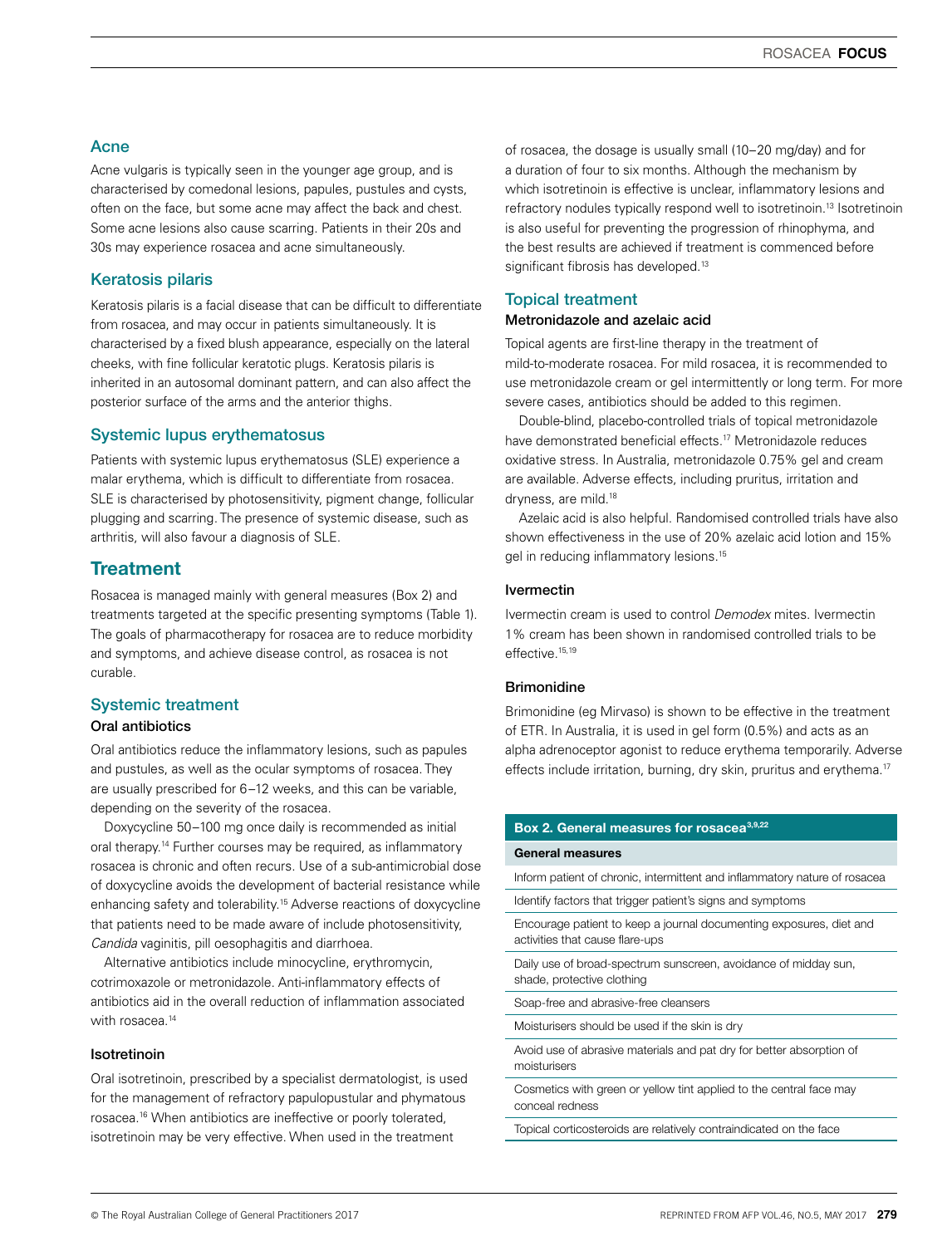| Table 1. Management of rosacea <sup>2,3,8,14</sup> |                                                                                                                                                                                              |                                                                                                                                                                                                                      |                                                                                                                                                                                        |                                                                                                                                                                            |  |
|----------------------------------------------------|----------------------------------------------------------------------------------------------------------------------------------------------------------------------------------------------|----------------------------------------------------------------------------------------------------------------------------------------------------------------------------------------------------------------------|----------------------------------------------------------------------------------------------------------------------------------------------------------------------------------------|----------------------------------------------------------------------------------------------------------------------------------------------------------------------------|--|
|                                                    | Central facial erythema<br>without papulopustular<br>lesions                                                                                                                                 | Central facial erythema with papulopustular lesions                                                                                                                                                                  |                                                                                                                                                                                        | <b>Phymatous</b>                                                                                                                                                           |  |
|                                                    |                                                                                                                                                                                              | Mild-to-moderate                                                                                                                                                                                                     | Moderate-to-severe                                                                                                                                                                     |                                                                                                                                                                            |  |
| General<br>measures                                | Avoid abrasives and fragrances (eg alcohol, acetone)<br>Use broad-spectrum sunscreen, SFP 30 or greater<br>Educate on trigger avoidance                                                      | Begin with a mild non-alkaline skin cleansing and moisturising routine                                                                                                                                               | Same as mild-to-moderate                                                                                                                                                               | Trigger avoidance<br>Photoprotection                                                                                                                                       |  |
| First-line<br>therapy                              | Topical metronidazole<br>(eg Flagyl, Metrogel) for<br>inflammatory lesions or<br>brimonidine (eg Mirvaso) for<br>erythema<br>Azelaic acid also advised as<br>an alternative for inflammation | Topical metronidazole for<br>inflammatory lesions<br>Topical brimonidine for erythema if<br>needed as adjunctive therapy<br>Topical ivermectin for inflammation;<br>may be used in combination with<br>metronidazole | Topical metronidazole<br>for inflammation plus<br>anti-inflammatory dose of<br>doxycycline (50-100 mg daily)<br>Topical brimonidine for<br>erythema if needed as<br>adjunctive therapy | Mid-to-high dose<br>isotretinoin for<br>12-28 weeks<br>Microdose therapy for<br>maintenance<br>Topical and/or oral<br>antimicrobials as needed<br>for inflammatory lesions |  |
| Second-line<br>therapy                             | Vascular laser therapy<br>(eg pulsed dye laser, intense<br>pulsed light) for erythema and<br>telangiectasia                                                                                  | Sub-antimicrobial<br>(anti-inflammatory) dose<br>doxycycline (50-100 mg daily)<br>Vascular laser therapy for erythema<br>and telangiectasia                                                                          | If limited or no response<br>at 8-12 weeks, consider<br>antimicrobial dose of<br>doxycycline (100-200 mg<br>daily)<br>Vascular laser therapy for<br>erythema and telangiectasia        | Vascular laser therapy                                                                                                                                                     |  |
| <b>Third-line</b><br>therapy                       |                                                                                                                                                                                              | If limited or no response at<br>8-12 weeks, consider antimicrobial<br>(antibiotic) dose of doxycycline<br>(100-200 mg daily)                                                                                         | If limited or no response,<br>consider alternative oral<br>antibiotic (eg metronidazole,<br>azithromycin)                                                                              | Ablative laser treatment.<br>dermabrasion, surgical<br>debulking                                                                                                           |  |
| Refractory                                         |                                                                                                                                                                                              | Systemic isotretinoin<br>Consider treatment in the<br>moderate-to-severe category                                                                                                                                    | If refractory to treatment<br>consider oral isotretinoin                                                                                                                               |                                                                                                                                                                            |  |

#### Vascular laser therapy and intense pulsed light

Vascular laser therapy specifically targets haemoglobin in vessels, and hence, effectively treats facial erythema and telangiectasia. Laser treatment is generally not as effective for the treatment of papulopustular lesions. Intense pulsed light (IPL) has also been reported to be effective in the treatment of rosacea. Adverse effects of IPL, which patients must be informed about, include blistering purpura, rarely loss of pigmentation, ulceration and scarring. IPL and vascular laser treatment are not curative; recurrence is the norm and intermittent re-treatment is often necessary.

#### Specific measures for phymatous rosacea

Phymatous rosacea can be disfiguring and difficult to treat. Results have been more effective in patients who are treated early. Oral isotretinoin is used to reduce nasal volume in early disease; however, after discontinuing the medication, recurrence is often seen. Unfortunately, mucinous and fibrotic changes are unresponsive to isotretinoin.10 Mechanical dermabrasion, ablative laser resurfacing and surgical shave techniques may produce cosmetic improvement of rhinophyma.10

# Conclusion

Rosacea is a common, chronic problem. The subtype of rosacea and its associated clinical features determine which therapeutic modalities a clinician will use. Often, patients require a combination of therapies for effective treatment, as different subtypes co-exist, and because of the recalcitrant and persistent nature of rosacea.

#### Authors

Danit Maor MBBS, Research Fellow, Skin and Cancer Foundation Inc, University of Melbourne, Vic

Alvin H Chong MBBS, MMed, FACD, Senior Lecturer, Skin and Cancer Foundation Inc, University of Melbourne alvin.chong@svha.org.au

Competing interest and funding: None.

Provenance and peer review: Commissioned, internally and externally peer reviewed.

#### **References**

- 1. Crawford GH, Pelle MT, James WD. Rosacea: I. Etiology, pathogenesis, and subtype classification. J Am Acad Dermatol 2004;51(3):327–41; quiz 42–44.
- 2. Jansen T, Plewig G. Rosacea: Classification and treatment. J R Soc Med 1997;90(3):144–50.
- 3. Berg M, Liden S. An epidemiological study of rosacea. Acta Derm Venereol 1989;69(5):419–23.